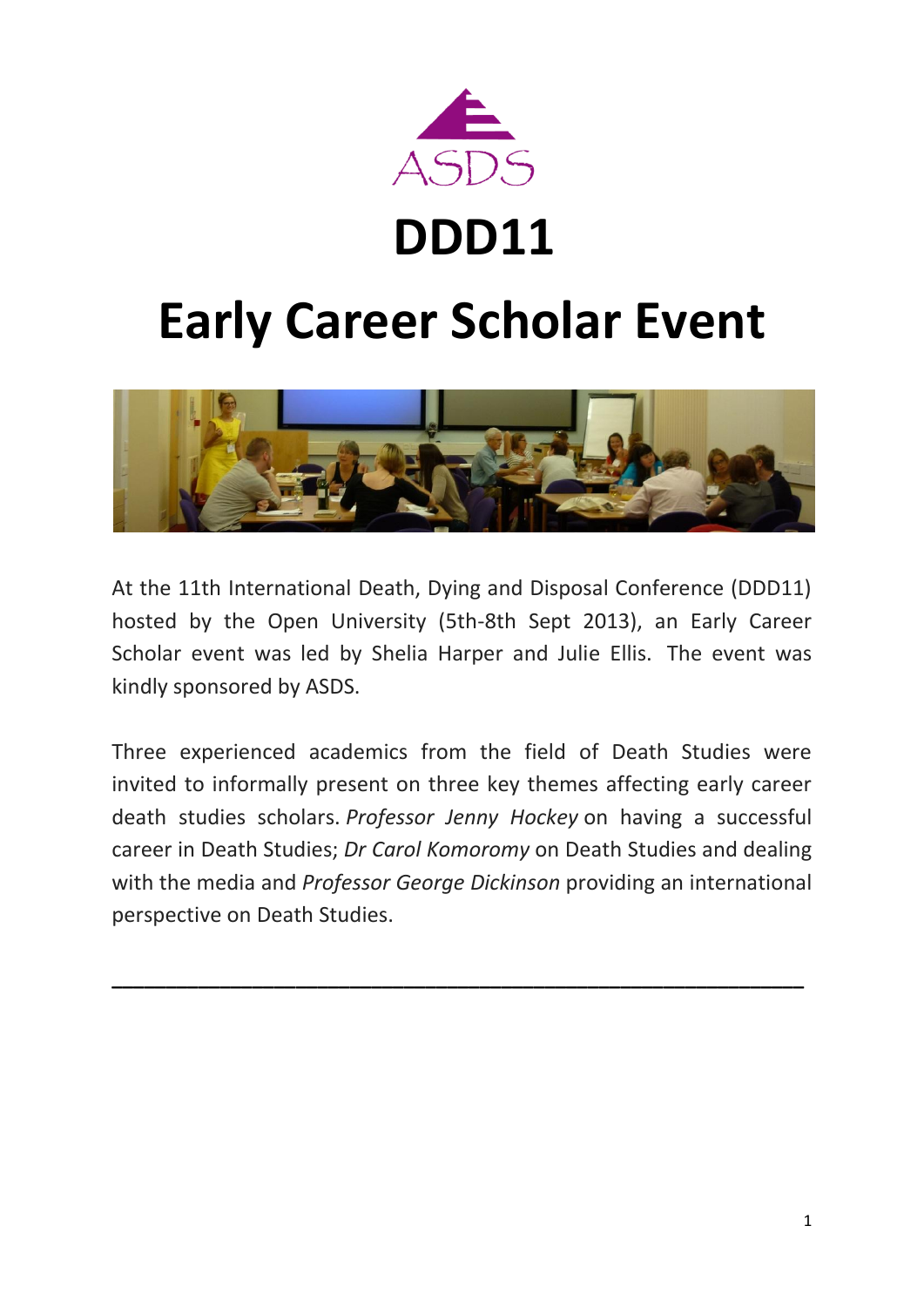## **Group discussion points: having a successful career in Death Studies**



*Theme lead: Jenny Hockey*

### *Theme scribe: Erica Borgstrom*

JH was asked if she would be an academic again if she had the chance – she explained that there has been very little in her academic jobs that she hasn't enjoyed.

You should give thought to the kind of person/ academic you are.

Recognise the different characteristics required for different tasks. E.g. whilst you might enjoy writing, you need to demonstrate an ability to produce other kinds of output. Enhances your employability.

Be confident and publish.

Where possible think about working in teams. When working with others you can complement each other's strengths. Remember there are so many requirements in academic jobs now – but you personally don't have to be great at everything.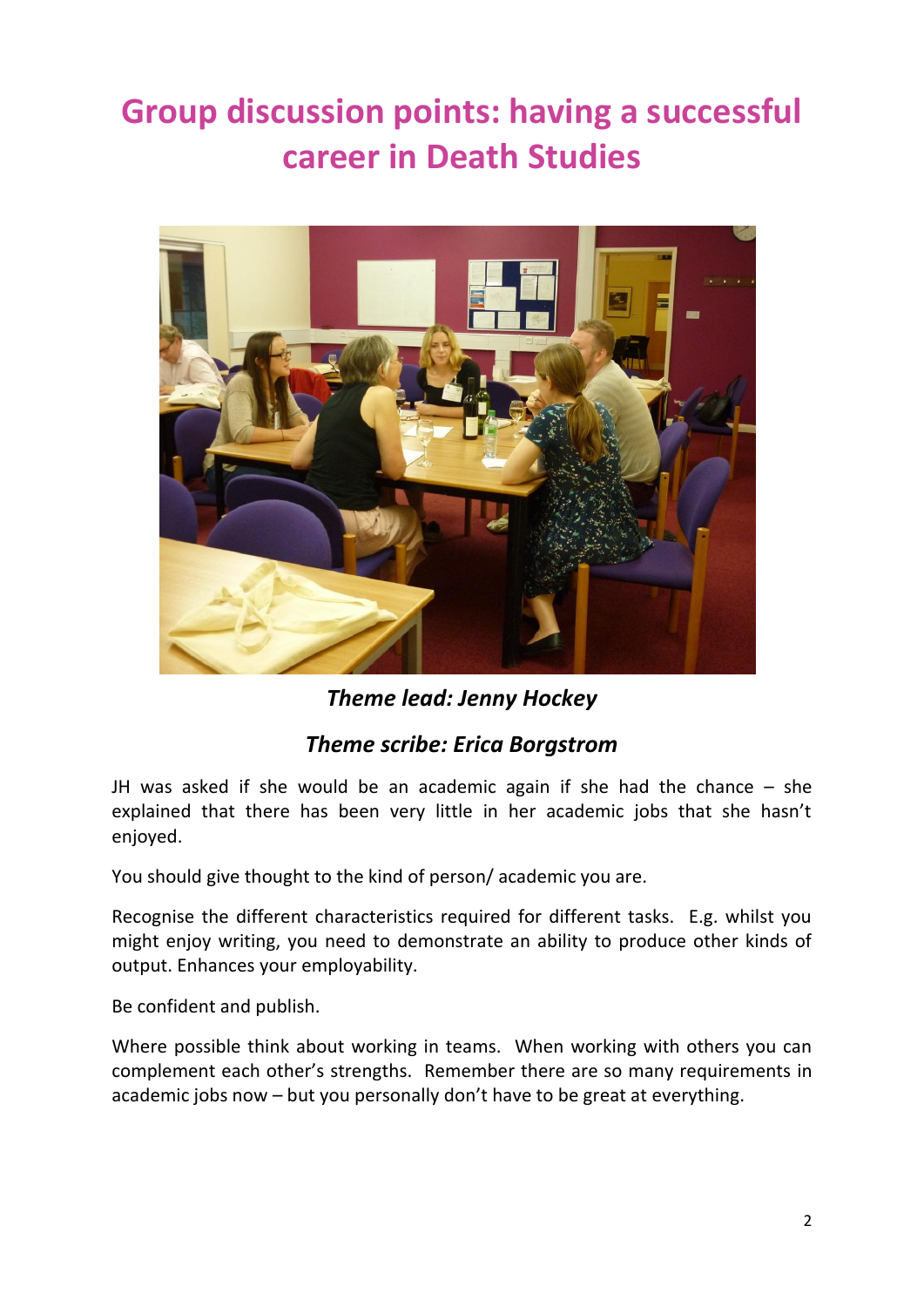Therefore it is important to ask self - how can I fit into a team? Do I? How do I learn to fit in?

Look for relationships with others that share your interests. Conferences are excellent for this – but keep in touch! Make the effort.

If you have networks around you, there is a team ready if opportunities (e.g. funding) come up.

Tie your interests into funding opportunities.

In an age of impact, you need to think about how you can convince funders that what you enjoy/are interested in is important and worth studying. This requires you to work at it (your dream project may not get funded immediately).

Think carefully about the wider issues/ concerns involved with the topic – or linked routes into it that might be of significance.

This involves a 'selling' mentality when writing proposals – say explicitly why we need to know this.

Remember also that there are lots of interesting ideas in people's feedback.

Remember that research ideas can come out of previous projects – through fusing of ideas and 'cross fertilisation'.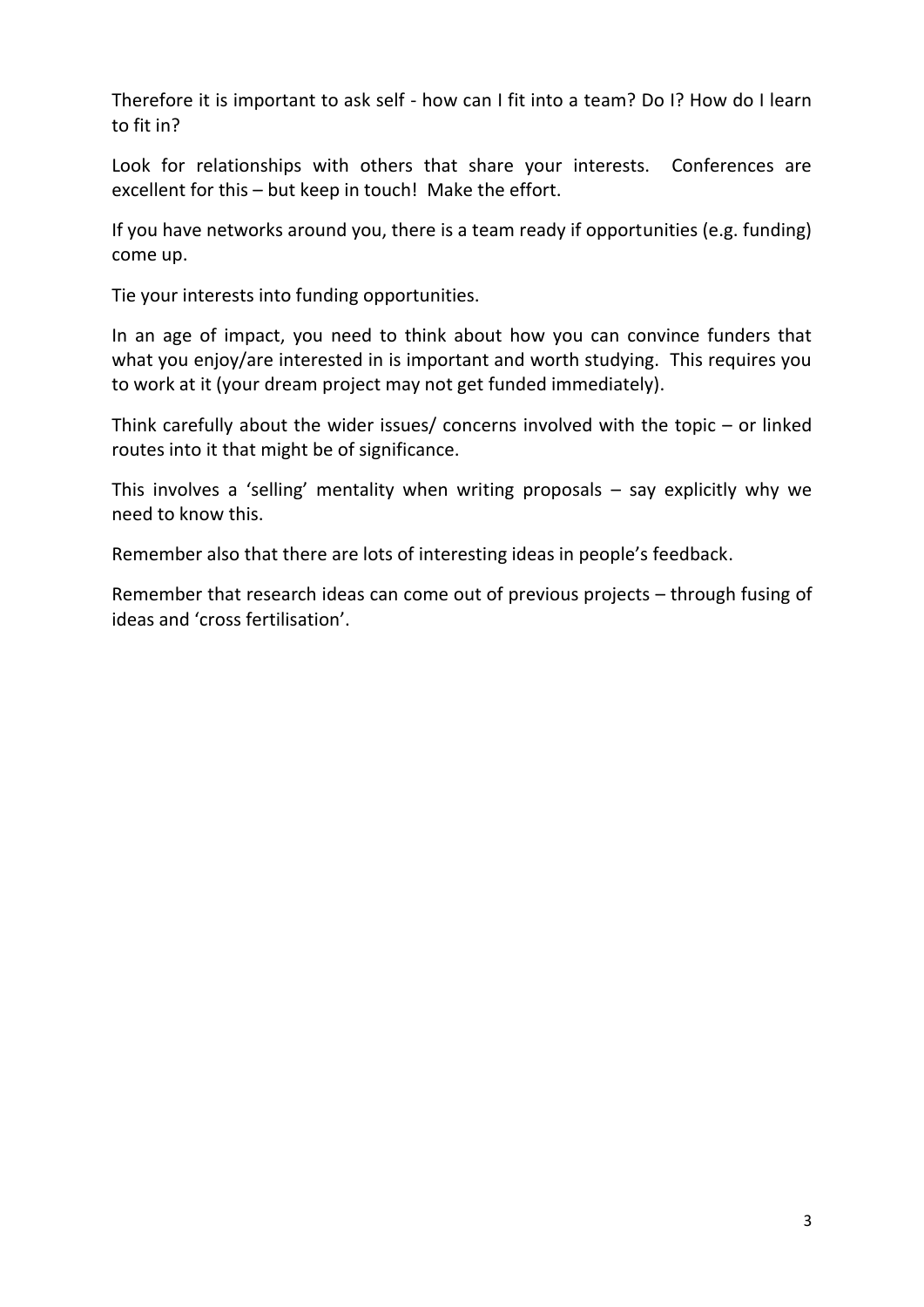### **Group discussion points: dealing with the media**



*Theme lead: Carol Komaromy*

### *Theme scribe: Cara Bailey*

Can be about putting yourself 'out there' - often in a way you don't want to.

Be aware that the media wants sound bites.

Liaise with the communications team at your institution to protect 'your interests'.

Say what you are prepared to talk about and what you are not prepared to talk about (e.g. "I am not an expert in that field but what I can talk about is…"). Protect your research identity – they can't expect you to be a generalist.

Make what you are talking about accessible – simplify!

Get feedback on your media 'performances'.

Convey the essence of who you are – be yourself and not someone else.

Be cautious as press can often want to sensationalise.

CK – things learnt from speaking on radio:

Do sound bites Bring the dialogue back to what you want to say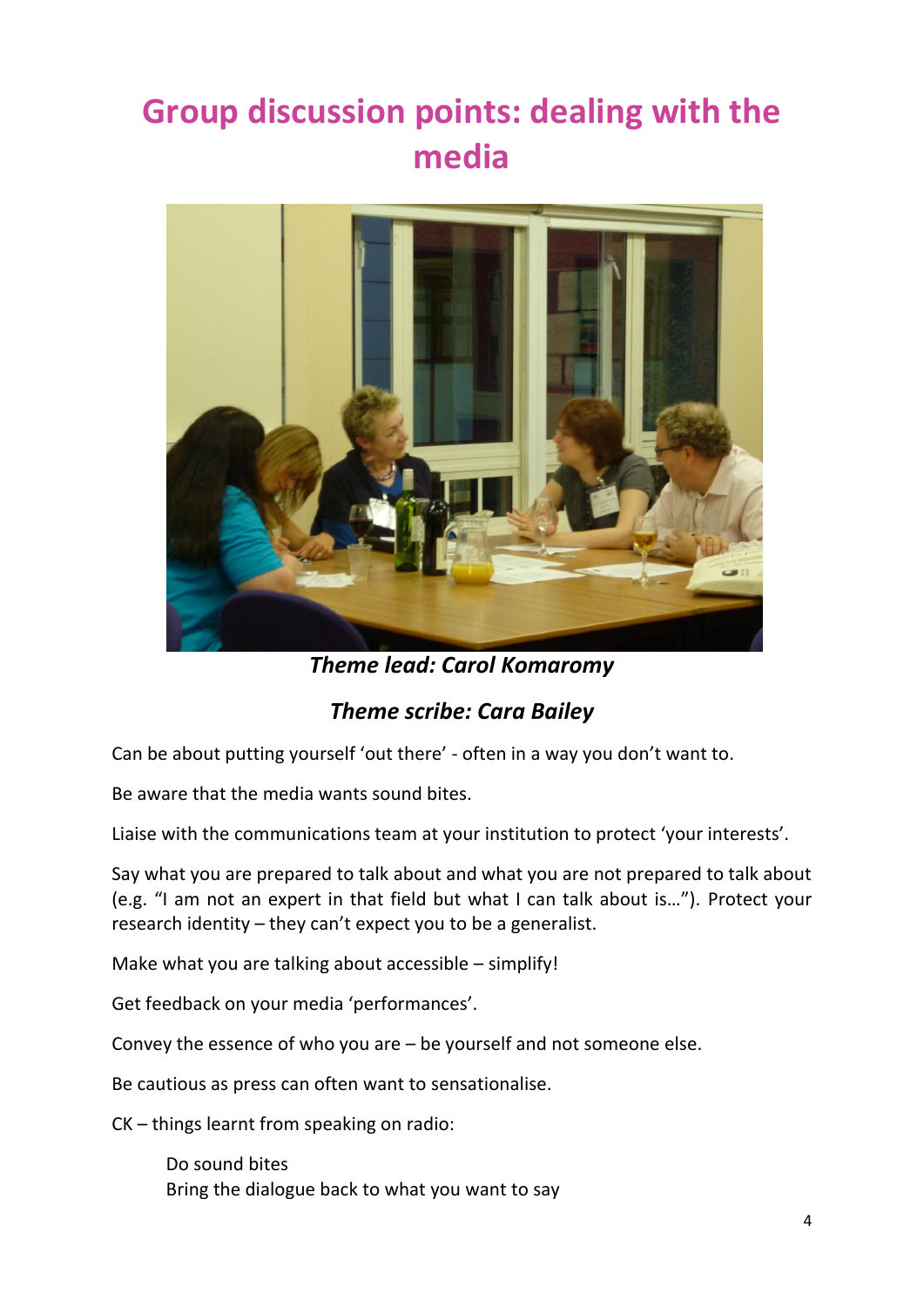Use stories – these are very powerful and they 'capture' audience attention Give illustrations – what does what you are talking about mean in 'reality'?

But remember to protect the identities of your research participants.

It is terrible to feel unprepared and 'on the spot' – especially when live on air – so get scripts/ questions in advance where possible.

When talking about your work, don't be afraid to say "I did not find that" or "that's interesting but not what I found".